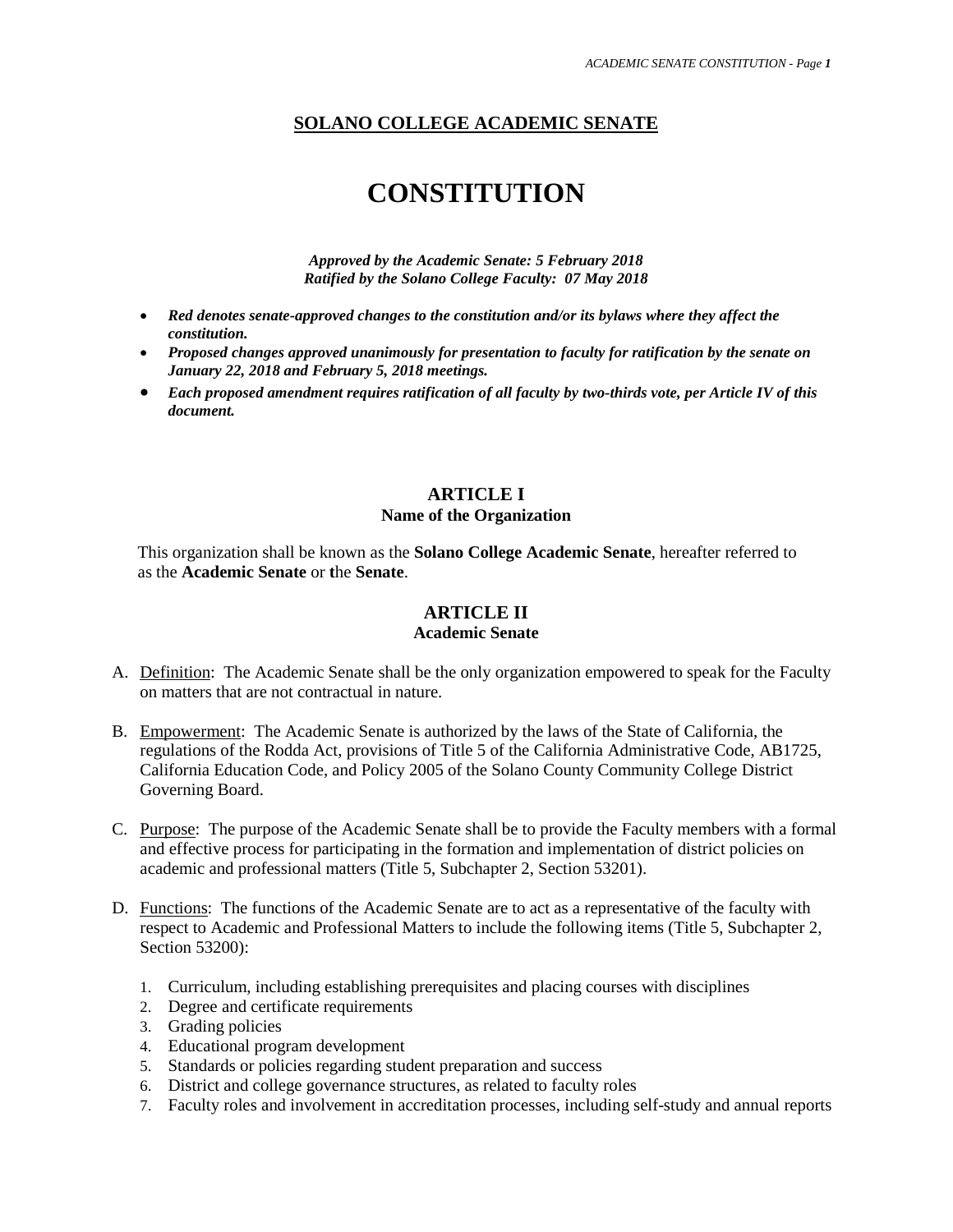- 8. Policies for faculty professional development activities
- 9. Processes for program review
- 10. Processes for institutional planning and budget development, and
- 11. Other academic and professional matters as mutually agreed upon between the Governing Board and Academic Senate.

The district governing board shall consult collegially with the Academic Senate when developing policies regarding academic and professional matters by using either or both of the following methods, according to its own discretion:

- 1. Relying Primarily upon the advice and judgment of the Academic Senate, or
- 2. That the district governing board, or such representatives as it may designate, and the representatives of the Academic Senate shall have the obligation to reach Mutual Agreement by written resolution, regulation, or policy of the governing board effectuating such recommendations.

*(The SCCCD Board reached agreement with the Senate in 1990-91, choosing Mutual Agreement on all 1- 11 items. In 1995, the Board voted to Rely Primarily on the Senate for items 1, 2, and 3. In 2018, the Board voted to Rely Primarily on the Senate for Items 1-7. NOTE: Board Policy # 2005, which was reviewed and adopted in 2018, clearly delineates these roles.)*

- E. Senate Spokesperson: The spokesperson of the Academic Senate shall be the Academic Senate President or the Senate President's designee, and may make a statement of faculty action or opinion on academic or professional issues to the Solano Community College Governing Board, the press, or other person or organization. If any person believes that a statement of faculty action or position is in any way inaccurate or misleading then that person shall have the right to bring the matter to the full Senate for clarification.
- F. Senate Membership: The Academic Senate shall be composed of faculty representatives who shall serve a two-year term of office, with half the Senators elected in alternate years. The guidelines for representation shall be found in the Senate By-Laws. The Past-President of the Senate shall be a nonvoting ex-officio member, but, if that Past President is no longer a Full-Time Faculty member, this position shall remain unfilled until there is a Past-President. The Chairs of the Academic Senate Academic Program Review Committee, the Academic Senate Assessment Committee, Academic Senate Basic Skills Committee, the Academic Senate Curriculum Committee, the Academic Senate Distance Education Committee, and the Academic Senate Professional Development and Flex Calendar Committee shall be recognized as non-voting, ex-officio Senators.
- *G.* Senate Officers: The Academic Senate will have three officers: President, Vice-President, and Secretary-Treasurer. The President and the Vice-President serve concurrent two-year terms. The President and the Vice-President shall be elected at large by vote of the faculty. The Secretary-Treasurer shall be elected each year by a vote of the Senate, and shall be a current Senator. The Past-President is not an officer of the Senate.

 Transition of officers will take place at the end of the last Academic Senate meeting of the academic year.

H. Senate Meetings: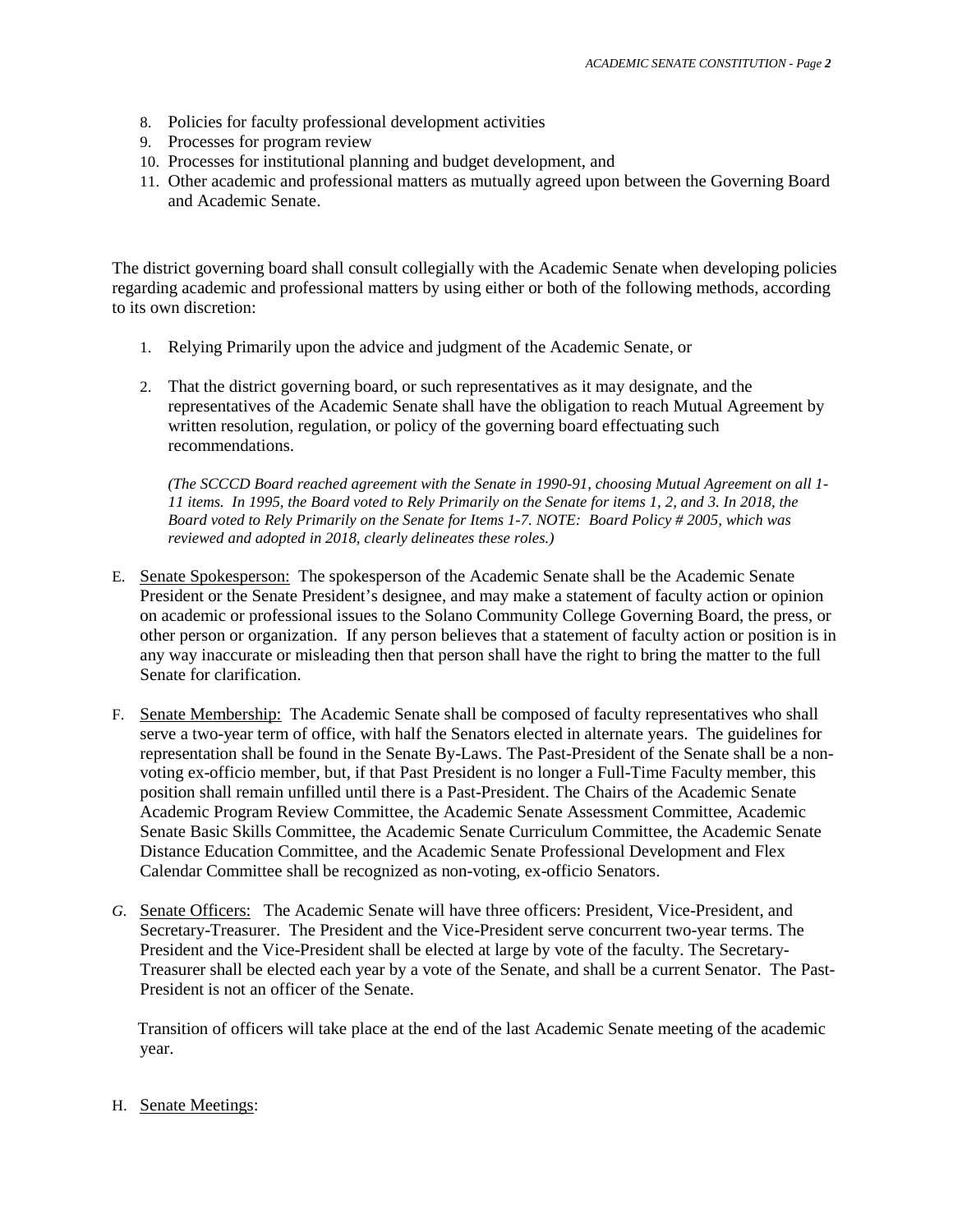- 1. There shall be at least one scheduled meeting of the Academic Senate per month during the academic year.
- 2. A quorum of at least 50 percent of the Senators, excluding the President, must be present for the Senate to conduct business.
- 3. Special Meetings Called by Members of the Academic Senate. Special meetings of the Academic Senate may be called by the President. Special Meetings shall be called by the President upon receipt of a petition signed a majority of Senators; the President must convene the meeting within five working days of receiving the petition.
- 4. Special Meetings Called by the Faculty. The Senate, by majority vote, shall call a Special Meeting when necessary, or when requested, in writing, by ten percent of the Full-Time Faculty.
- 5. Voting. Each Senator (representing Full-Time or Part-Time Faculty) will receive an equal vote in Academic Senate meetings. The President will only vote to break ties. The Secretary-Treasurer is considered a Senator and has one vote.
- 6. Meeting Procedures. The Academic Senate is bound by the rules and regulations of the Brown Act and elects to follow the general and reasonable rules of Parliamentary Procedure.
- I. Senate Standing Sub-Committees
	- 1. The **Academic Program Review Committee** is a Standing Sub-Committee of the Academic Senate.
	- 2. The **Assessment Committee** is a Standing Sub-Committee of the Academic Senate.
	- 3. The **Basic Skills Committee** is a Standing Sub-Committee of the Academic Senate.
	- 4. The **Curriculum Committee** is a Standing Sub-Committee of the Academic Senate.
	- 5. The **Distance Education Committee** is a Standing Sub-Committee of the Academic Senate.
	- 6. The **Professional Development and Flexible Calendar Committee** is a Standing Sub-Committee of the Academic Senate.
	- 7. Additional Standing Sub-Committees of the Academic Senate may be created by a majority vote of the Senate, and shall be listed only in the Senate By-Laws, until the next revision of the Senate Constitution is completed.
	- 8. Senate Sub-Committees are bound by the rules and regulations of the Brown Act and shall follow the general and reasonable rules of Parliamentary Procedure.
	- 9. Sub-Committee Chairs shall report regularly to the Academic Senate.
	- 10. Changes to Sub-Committee charges, procedures and/or membership requires the approval of the Academic Senate.

## **ARTICLE III**

#### **Nomination and Election of Senate Officers and Senators**

# *Section 1: Officers*

A. President:

 The Senate President will be elected by the Faculty every two years. The Senate President must be a Full-Time Faculty member. The Senate President may choose to run for a second consecutive term, but not a third consecutive term. A former Senate President may run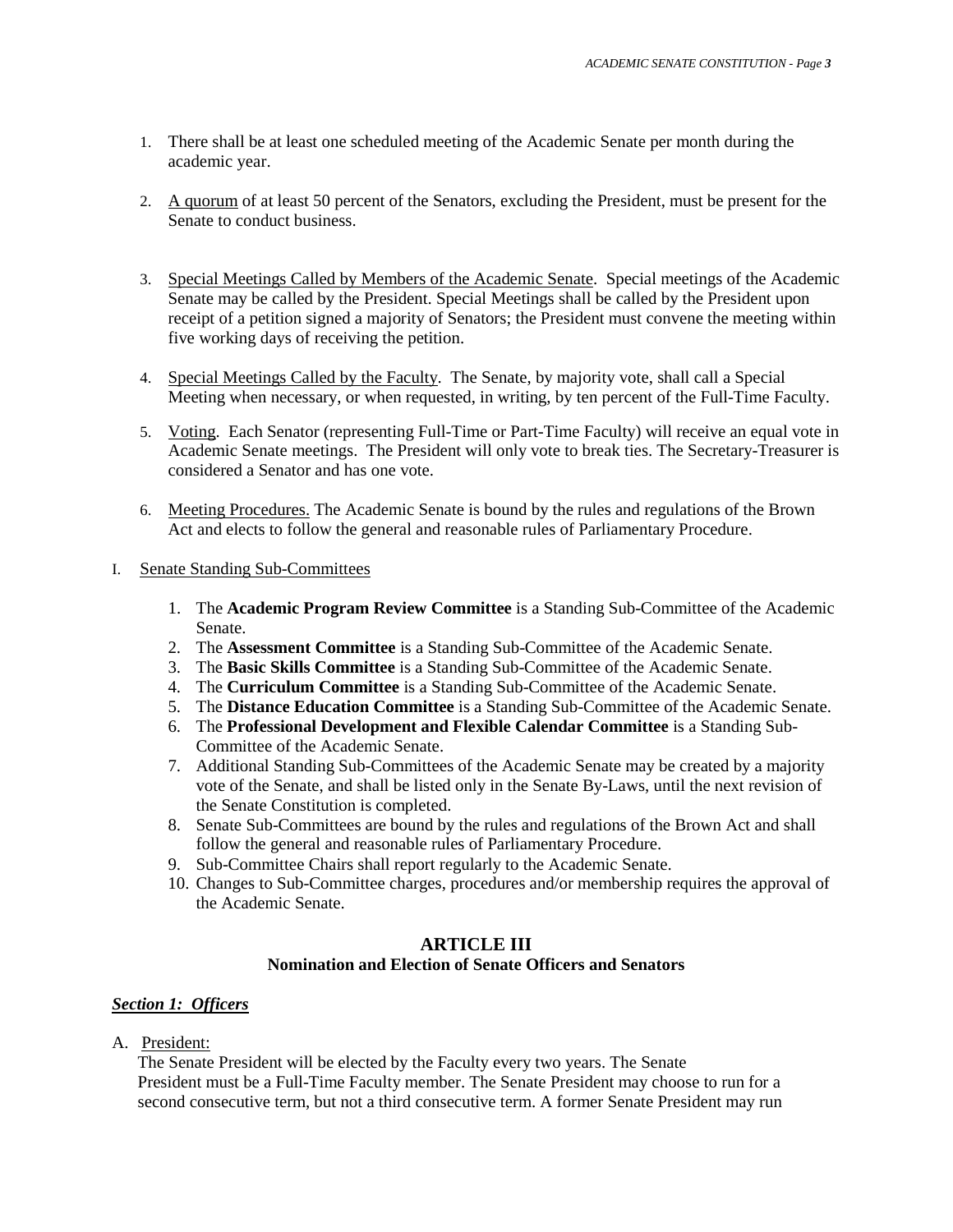again for Senate President when at least two years has passed since serving as President, but cannot run for Senate Vice-President until completing his/her two-year term as Senate Past-President.

In a reasonable and timely manner, the current Past President shall send out a notice to all faculty that nominations for the office of President will be accepted for two weeks after the distribution of the notice. If the current Past President is no longer a faculty member, then the Vice President, or the Secretary-Treasurer, or any other Senator as designated by the current Senate President shall send out the notice.

#### B. Vice-President:

 The Senate Vice-President will be elected by the Faculty every two years. The Senate Vice-President must be a Full-Time Faculty member. The Senate Vice-President may choose to run for a second consecutive term, but not a third consecutive term. A former Senate Vice-President may run again for Senate Vice-President when at least two years has passed since serving as Vice-President.

In a reasonable and timely manner, the current Past President shall send out a notice to all faculty that nominations for the office of Vice-President will be accepted for two weeks after the distribution of the notice. If the current Past President is no longer a faculty member, then the Vice President, or the Secretary-Treasurer, or any other Senator as designated by the current Senate President shall send out the notice.

C. Any Full-Time Faculty member may place his/her name into nomination for President or Vice President. If a Senator, who is to serve on the Senate during the next academic year, is elected President or Vice-President, they will need to vacate their position of Senator. All nominees will be asked to include a brief statement of candidacy indicating their qualifications and reasons for running for office.

The current Past President and Secretary-Treasurer shall prepare a ballot including all nominees and their statements.

- D. The current Past President and Secretary-Treasurer shall be responsible for the counting of the ballots. In a reasonable and timely manner, the election of the President and/or Vice-President for the next academic year shall be completed and announced.
- E. In elections for President and/or Vice-President, voting procedures as stated in the Academic Senate By-Laws shall be followed.
- E. Secretary/Treasurer
	- 1. One current Senator shall be selected by the Senate by a majority vote to serve as the Secretary/Treasurer, for a period of two years.
	- 2. The Secretary/Treasurer must be a current elected and voting Senator of the Academic Senate, including Full-Time or Part-Time Faculty members.
	- 3. The election of Secretary/Treasurer shall be at the first meeting of the newly constituted Senate.

#### F. Senators

Senators shall be elected for a two-year term by their constituency.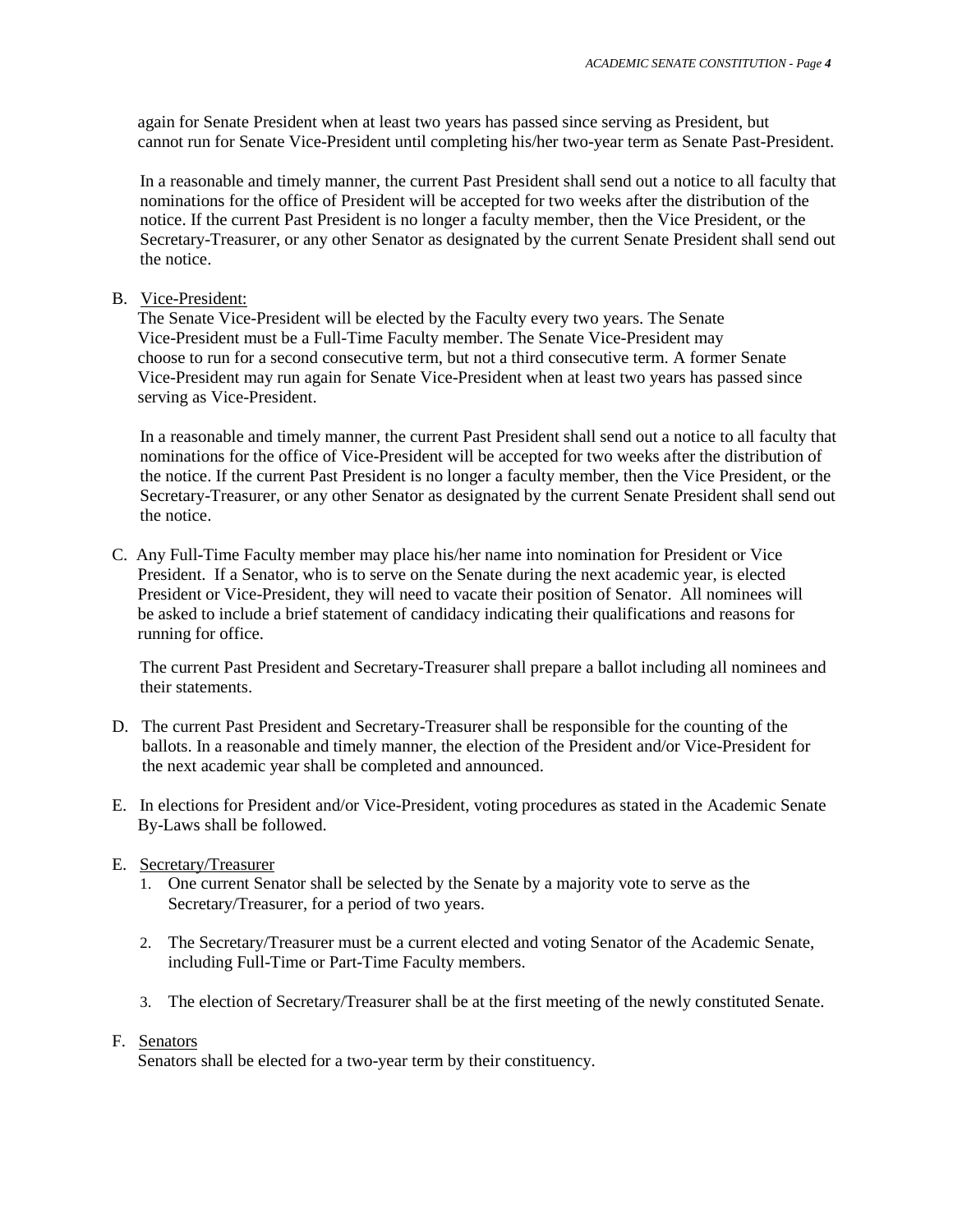Constituencies represented by Academic Senators, whether by Department, Division, School, College, Campus or other recognized group, shall be specified in the *Academic Senate By-Laws*, and, as such, determined by the Academic Senate.

 Election procedures, timelines, and regulations for Academic Senators shall be placed in the *Academic Senate By-Laws*, and, as such, determined by the Academic Senate.

G*.* This Senate Constitution shall be Effective and Valid after the Academic Senate formally receives the results after there has been a Majority Vote for Ratification by the Faculty. When necessary, Sitting Senators shall remain in Office until the Senate formally reorganizes and reconstitutes Senate Representation and Membership, and until the new Senators have been elected and seated, according to the Rules and Procedures set out in the *Senate By-Laws*.

Senators elected or re-elected under this new Senate Constitution shall be seated when elected, but no sooner than June 1, and no later than October 15, of the corresponding academic year, or as specified in the *Senate By-Laws*.

#### H. Past President:

 The President will assume the position of Past President, without an election, at the time the new President begins the term.

## **Section 2: Resignations and Replacements**

- A. The President or Vice-President may resign by notifying the Senate members in writing.
- B. If the President resigns, or is unable to finish the term for another reason, the Vice President shall become President, and complete the term of the President.
- C. If the Vice-President resigns, or is unable to finish the term for another reason, the Senate may choose to hold an election to choose a new Vice-President to complete the term, or the Senate may choose to leave the position vacant until the next scheduled Vice-President election.
- D. A Senator may resign by notifying in writing both the Academic Senate President and his/her constituency.
- E. If a Senator resigns or is unable to finish the term for another reason, the vacancy shall be filled within three weeks upon notification of the vacancy. The process for replacing a Senator may be initiated by the constituency of the Senator, or by the Senate President, or Vice-President.
- F. If any resignation of the President, the Vice-President or a Senator occurs after March  $1<sup>st</sup>$  of the second year of the term, then no election will be held and the seat will remain vacant until the following Semester.

#### **Section 3: Removal of Academic Senator from Office**

A. An Academic Senator may be removed from office only by the vote of members of his/her constituency. A constituency may remove its Senator from the Academic Senate in the following manner: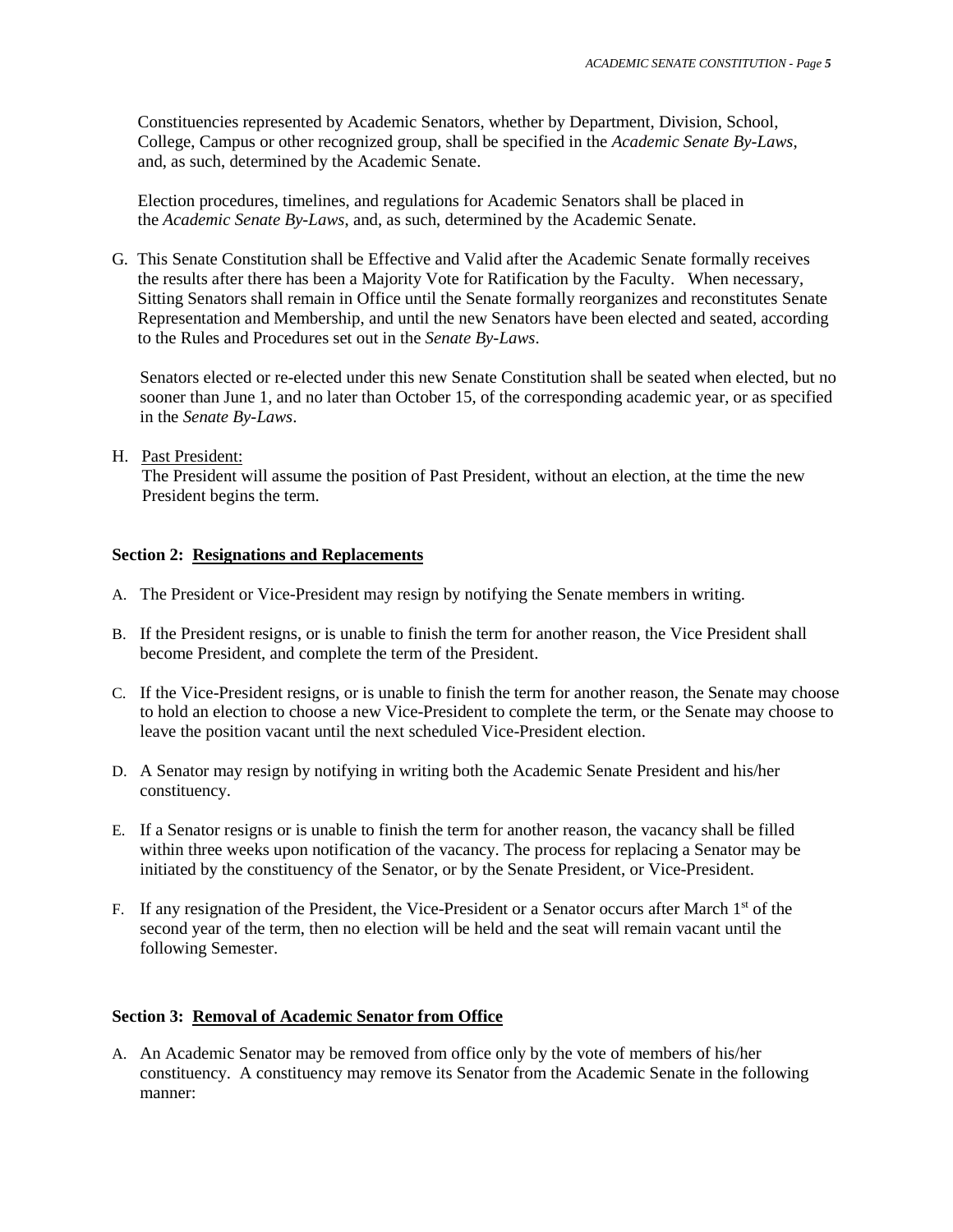- 1. Any faculty member may obtain signatures of faculty members on a petition seeking the recall of a Senator. When the faculty member obtains signatures of more than twenty percent of the constituency, that faculty member shall notify the Academic Senate President in writing that the effected constituency intends to hold a recall election.
- 2. The President shall contact the faculty member who distributed the petition and send a notice in writing to every member of that constituency that a recall election is to be held and the date of the election. The recall election must be held within seven working days after the petition for recall was sent to the President by the faculty member.
- 3. The President shall designate an Academic Senator from another constituency to conduct the recall election shall be held in a reasonable time and manner at the discretion of the Senate.
- 4. The current Senator shall be removed if a majority of faculty members submitting ballots vote to remove him or her. A replacement Senator shall be elected in a reasonable time and manner at the discretion of the Senate.
- 5. If a Senator is removed from office after March  $1<sup>st</sup>$  of the second year of the Senator's term, then no replacement election will be held and the seat will remain vacant, until the following semester.

#### Section 4: Voting Rights for Senate Elections.

 Voting Rights for Faculty on Academic Senate Actions, Issues or Policies that the Senate Places Before the Faculty for an election shall be:

- A. All Full-Time Faculty members shall have one full vote in all elections, including elections for Senate President and Senate Vice-President, with the one exception that Full-Time Faculty members shall not vote in elections for Part-Time Senators. All Part-Time Faculty, who are teaching in the Semester when the election is held, shall have one full vote in all elections, including Senate President and Senate Vice-President.
- B. All Part-Time Faculty, who are teaching in the Semester when the election is held, shall have one full vote in elections for their Part-Time Academic Senators.

#### **ARTICLE IV Amendments to the Constitution**

#### **Section 1. Procedure for Making Amendments**

Amendments to Academic Senate Constitution may be made in the following manner:

- A. An amendment may be proposed by an Academic Senator at a meeting where there is a quorum. The proposal must be seconded and must receive a two-thirds vote of the Senators present at the meeting.
- B. The proposed amendment will be distributed to the faculty in writing within five working days after the Academic Senate's affirmative vote.